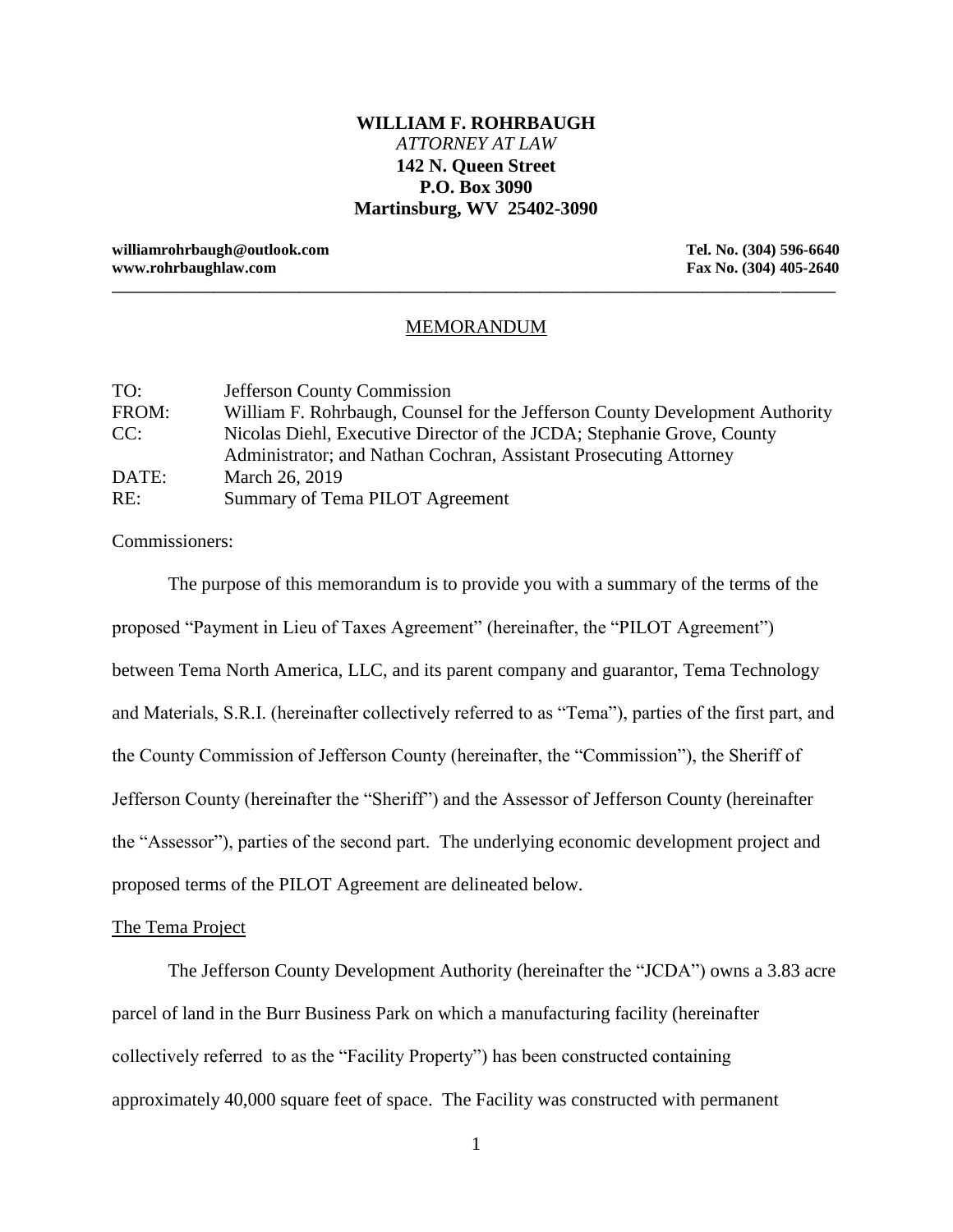financing provided by the West Virginia Economic Development Authority ("WVEDA") in the amount of \$3,180,000.00, plus approximately \$1.22 million in additional funds which Tema paid out of pocket.

Tema has agreed to lease the Facility Property from JCDA under the terms of a Facility Lease Agreement (herein "Lease"), dated November 16, 2017, and install up to \$6,000,000.00 worth of various equipment, machinery, attachments and trade fixtures ("Equipment, Machinery and Trade Fixtures") for the manufacturing of construction industry products and solutions for insulation, drainage and erosion control. (The Facility Property, the cost of equipping the Facility and the acquisition and installation of Equipment, Machinery and Trade Fixtures, are collectively referred to herein as the "Project"). The Project is now complete and Tema is expected to begin production in the near future. The construction of the Facility and the lease of the Facility Property will create approximately thirty (30) jobs in Jefferson County, West Virginia, and surrounding areas of the State.

During the term of the Lease, the JCDA will own the real and personal property which comprise the Project, subject to the Lease and other rights and interests delineated above. Moreover, pursuant to the terms of the Lease, title to any property constituting improvements, repairs, alterations, renewals, substitutions and replacements of, and additions and appurtenances to, the Project or any part thereof, when made or installed in or about the Project shall, subject to the Lease and the other rights and interests, immediately become vested in JCDA without further action on its part.

By operation of law, JCDA's freehold interest in the real and personal property which comprise the Project, will be exempt from ad valorem property taxes. Nonetheless, Tema seeks

2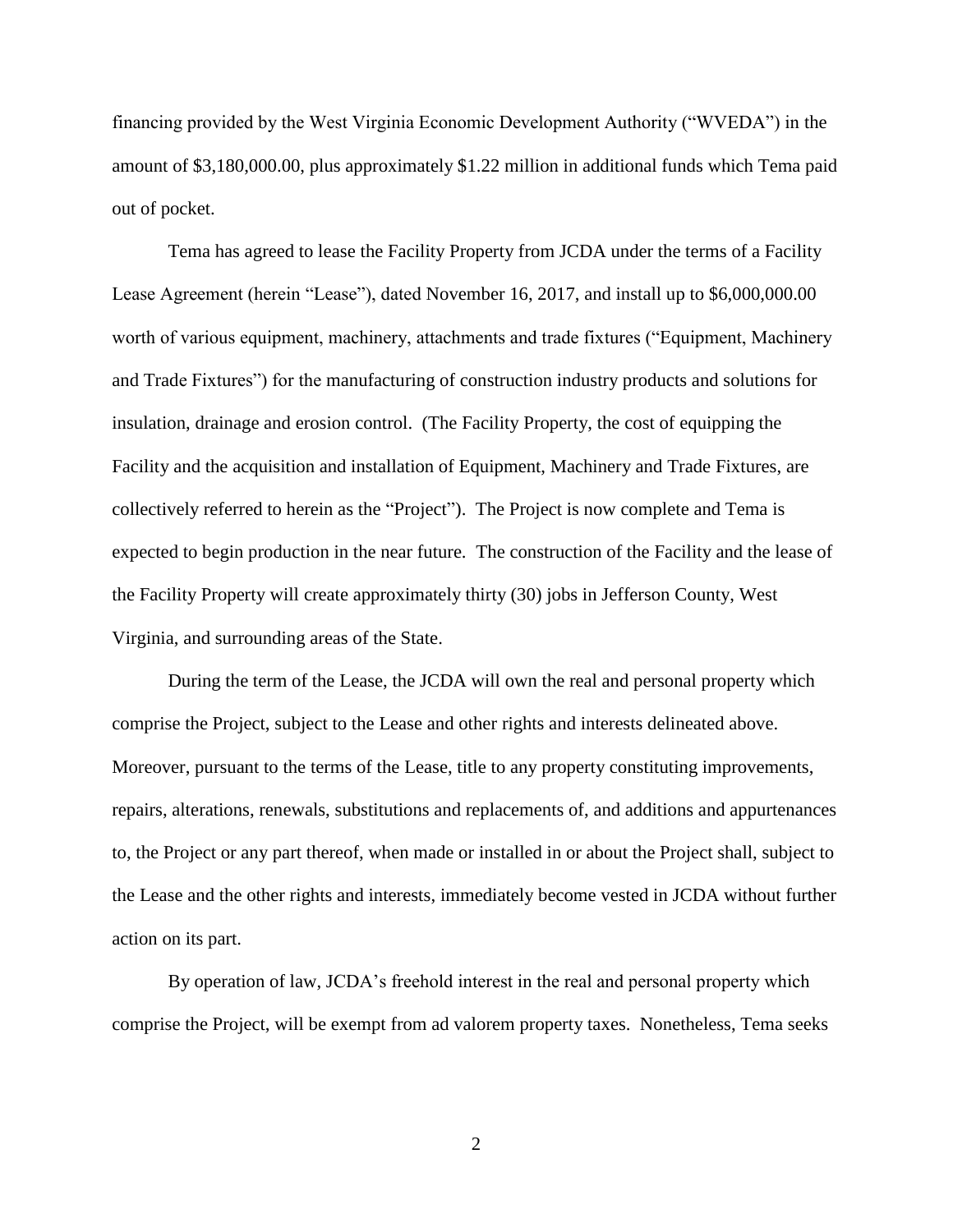to enter into the proposed PILOT Agreement to make payments of certain amounts in lieu of the ad valorem property taxes.

### Proposed PILOT Agreement Terms – Real Estate Taxes

- 1. In the first year of the PILOT Agreement, Tema will not make any payments in lieu of real estate taxes.
- 2. In the second year of the PILOT Agreement, Tema will pay a minimum of \$22,500.00 in lieu of real estate taxes.
- 3. In the third year of the PILOT Agreement, Tema will pay a minimum of \$33,600.00 in lieu of real estate taxes.
- 4. In the fourth year of the PILOT Agreement and going forward, Tema will pay, in lieu of real estate taxes, the full equivalent amount of the real estate taxes on the Facility Property as if Tema owned the property.

## Proposed PILOT Agreement Terms – Personal Property Taxes

- 1. In the first year of the PILOT Agreement, Tema will not make any payments in lieu of personal property taxes.
- 2. In the second year of the PILOT Agreement, Tema will not make any payments in lieu of personal property taxes.
- 3. In the third year of the PILOT Agreement, Tema will pay a minimum of \$28,200.00 in lieu of personal property taxes.
- 4. In the fourth year of the PILOT Agreement and going forward, Tema will pay, in lieu of personal property taxes, the full equivalent amount of the personal property taxes on the Facility Property as if Tema owned the property.